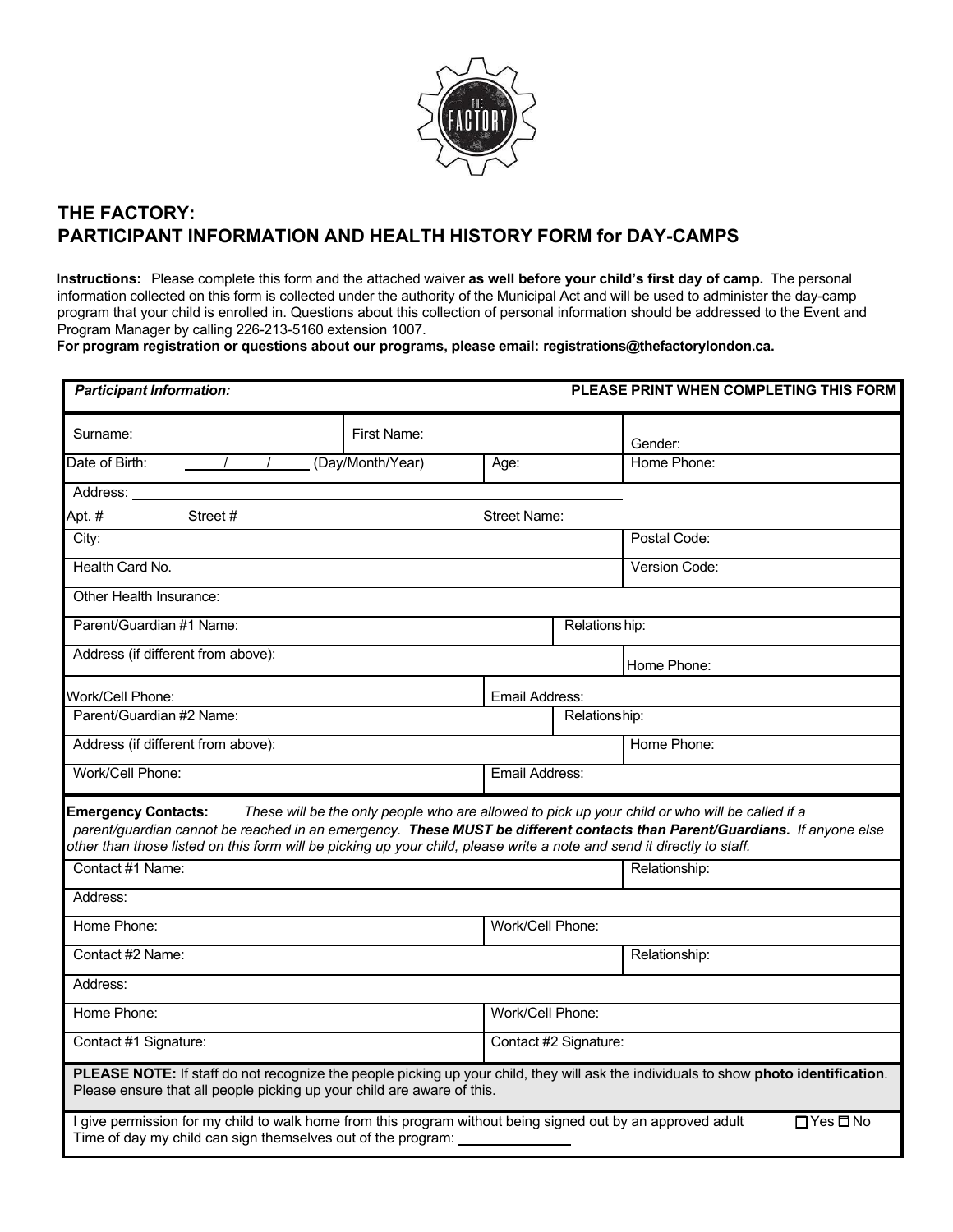| the waiver itself).                                              |                      |                                          | (Please note: we use this identifier for photos - NOT the photo signature on the waiver, as there is no option to opt out of photos on<br>Are there any current issues which involve your child in terms of Court Orders, Custody Issues and/or Restraining Orders? |                          |
|------------------------------------------------------------------|----------------------|------------------------------------------|---------------------------------------------------------------------------------------------------------------------------------------------------------------------------------------------------------------------------------------------------------------------|--------------------------|
| $\square$ Yes                                                    | $\square$ No         |                                          | If yes, please speak with our program staff.                                                                                                                                                                                                                        |                          |
|                                                                  |                      |                                          |                                                                                                                                                                                                                                                                     |                          |
|                                                                  |                      | <b>HEALTH HISTORY</b>                    |                                                                                                                                                                                                                                                                     |                          |
| <b>Allergies:</b>                                                |                      |                                          |                                                                                                                                                                                                                                                                     |                          |
|                                                                  |                      |                                          |                                                                                                                                                                                                                                                                     |                          |
|                                                                  |                      |                                          | Insect Stings or Bites: <u>example and the set of the set of the set of the set of the set of the set of the set of the set of the set of the set of the set of the set of the set of the set of the set of the set of the set o</u>                                |                          |
|                                                                  |                      |                                          |                                                                                                                                                                                                                                                                     |                          |
|                                                                  |                      |                                          | Other: <u>the contract of the contract of the contract of the contract of the contract of the contract of the contract of the contract of the contract of the contract of the contract of the contract of the contract of the co</u>                                |                          |
|                                                                  |                      |                                          |                                                                                                                                                                                                                                                                     |                          |
| Carries: Anaphylaxis Kit                                         | $\Box$ Yes $\Box$ No | EpiPen:                                  | $\Box$ Yes                                                                                                                                                                                                                                                          | $\square$ No             |
| Recent Illness, Operations or Injuries: ___________              |                      |                                          |                                                                                                                                                                                                                                                                     |                          |
|                                                                  |                      |                                          | Is participant under any form of treatment/medication for any illness, condition or injury? $\Box$ Yes                                                                                                                                                              | $\Box$ No                |
|                                                                  |                      |                                          |                                                                                                                                                                                                                                                                     |                          |
| Will this condition limit or affect participation in activities? |                      |                                          | $\Box$ Yes                                                                                                                                                                                                                                                          | $\Box$ No                |
|                                                                  |                      |                                          |                                                                                                                                                                                                                                                                     |                          |
| Other Health Issues: (Please check any applicable<br>areas)      |                      |                                          |                                                                                                                                                                                                                                                                     |                          |
| □ Asthma                                                         |                      | Vision Difficulties                      | □ Heart Disease/Defect                                                                                                                                                                                                                                              |                          |
| □ Behavioural Concerns                                           |                      | <b>ID</b> Emotional/Physical Limitations | $\Box$ Hypertension                                                                                                                                                                                                                                                 |                          |
| □ Clotting Disorders                                             |                      | Frequent Colds/Sinus Trouble             | $\Box$ Skin Conditions                                                                                                                                                                                                                                              |                          |
| <b>D</b> Seizure Disorders                                       |                      | $\Box$ Headaches                         | Urinary Tract Infection                                                                                                                                                                                                                                             |                          |
| D Diabetes                                                       |                      | Hearing Aids                             | <b>F</b> Physical Limitations                                                                                                                                                                                                                                       |                          |
| Eating Disorders                                                 |                      | $\Box$ Hearing Difficulties              | $\Box$ Use of prosthetics/aids                                                                                                                                                                                                                                      |                          |
| Other (please explain)                                           |                      |                                          | Medications Being Sent & To Be Taken by the Child: (If you need more space, please write on back of last page)                                                                                                                                                      |                          |
| <b>Medication Name</b>                                           |                      | <b>Dosage</b>                            | <b>Administration Times</b>                                                                                                                                                                                                                                         | <b>Reason for Taking</b> |
| 1.                                                               |                      |                                          |                                                                                                                                                                                                                                                                     |                          |
|                                                                  |                      |                                          |                                                                                                                                                                                                                                                                     |                          |
|                                                                  |                      |                                          |                                                                                                                                                                                                                                                                     |                          |

| ັ. |  |  |
|----|--|--|
| 4. |  |  |
| 5. |  |  |
| 6. |  |  |